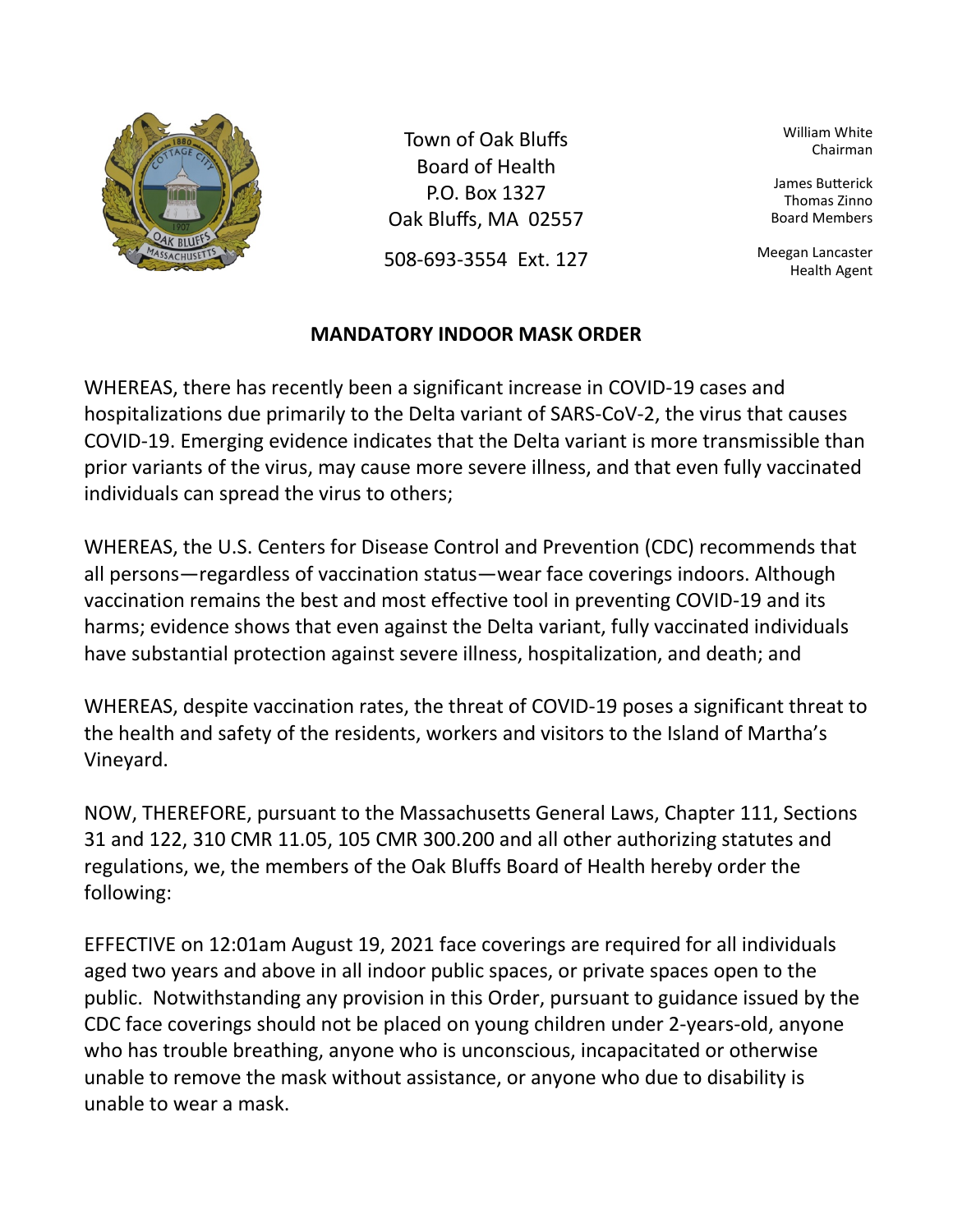- Indoor food service establishment customers may only remove face coverings when seated.
- Indoor performance venue customers may only remove face coverings in the actual act of eating and drinking.
- Indoor bar and dance venue customers may only remove face coverings when seated at tables or seated at a bar. Guests must be masked on indoor dance floors.
- Lodging guests and workers are required to wear face coverings when inside hallways and common areas.
- Houses of worship are covered by this indoor order.
- Fitness Centers/Health Clubs workers, customers, and visitors are required to wear face coverings during fitness activity, including strenuous activity.
- At Personal Service establishments, including but not limited to barber shops, hair and nail salons, all customers and workers are required to wear face coverings, except for skin or beard care that occurs on the face, the customer may temporarily remove the face covering but must immediately put the face covering back on for the remainder of the visit.
- Persons working in shared office spaces will not be required to mask while at their workstations so long as a minimum of six feet of distance between office occupants or a physical partition, at least six feet in height, is installed separating workstations. Persons working in private office spaces will not be required to mask. Masks must be worn while serving the public or traversing the building.
- Masks remain mandatory for all individuals on public and private transportation systems (including rideshares, livery, taxi, ferries, MBTA, Commuter Rail and transportation stations), in healthcare facilities and in other settings hosting vulnerable populations, such as congregate care settings.
- All entry doors of businesses open to the public must be posted advising customers that facemasks must be maintained inside the establishment.